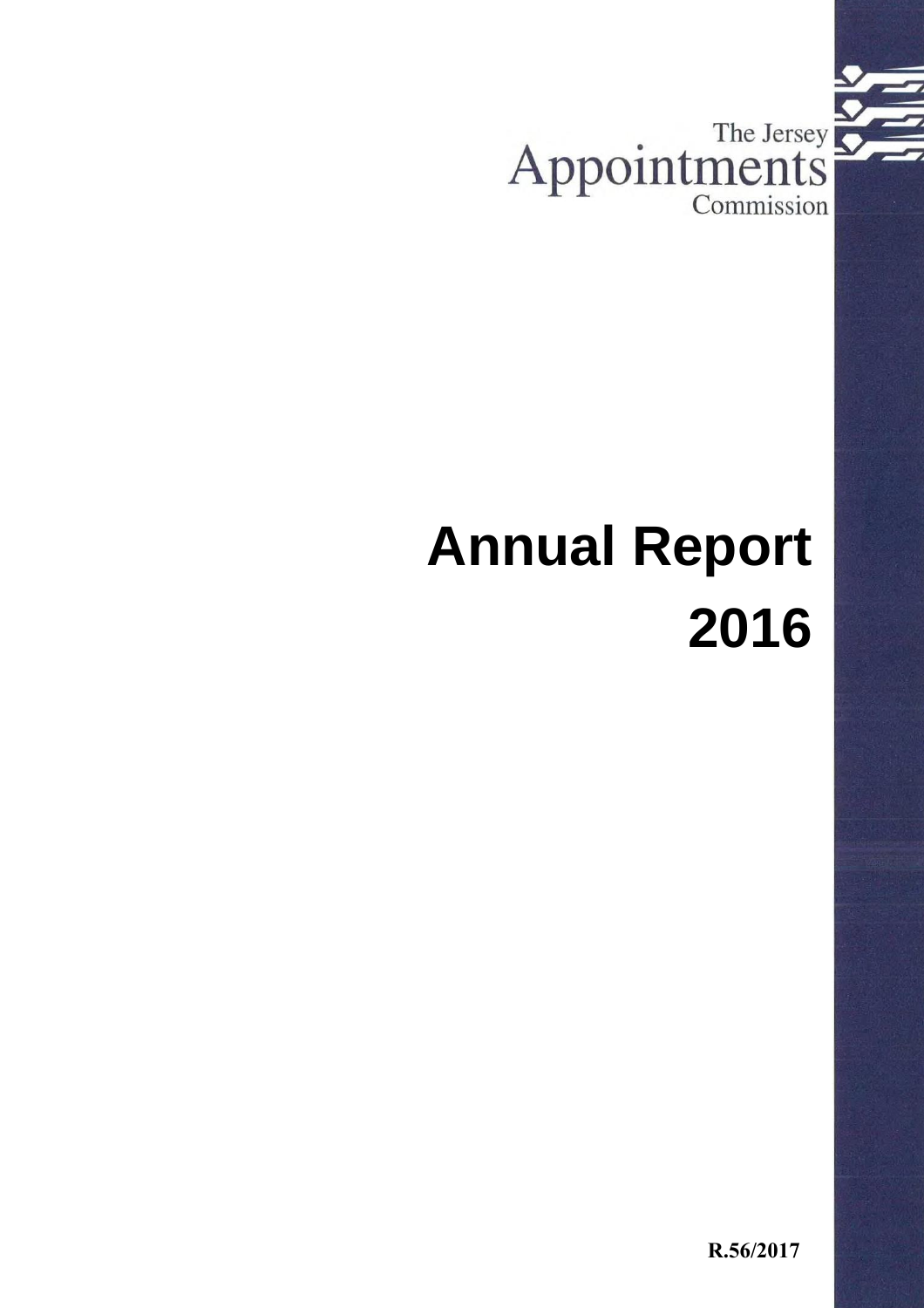## **1. Introduction**

- 1.1 This is my third report as Chair of the Jersey Appointments Commission (JAC), covering the year from 1 January to 31 December 2016. The JAC was established in 2005 to oversee appointments within the scope of the States of Jersey and to ensure that appointments are made on the basis of merit and in line with best practice in recruitment. It sets appointment guidelines and audits practices for appointments to senior roles within the Public Service and independent bodies approved by the States.
- 1.2 In October 2014, a new team of Commissioners was asked to oversee senior appointments in the civil service and in autonomous and quasiautonomous public bodies. Their role includes:
	- development of the person specification criteria;
	- development of advertising and executive search strategy;
	- selection panel membership;
	- participation in long and short listing of candidates;
	- development of content of interview and assessment material;
	- participation in the appointment panel; and
	- voting on the final selection of candidate.
- 1.3 As the regulator however, I felt that it was inappropriate for Commissioners to be involved in the final selection and so, with the agreement of the Chief Minister and the States Employment Board (SEB), the Commissioner regulates by chairing the process throughout to oversee each step but does not vote in the final decision. There is an exception in the published guidelines for the recruitment of the Chief Executive Officer of the States of Jersey when the Commission Chair and two other Commissioners are actively engaged in the appointment process, overseen, by invitation, by the UK Civil Service Commission.
- 1.4 It has been a busy year during which we were involved in the oversight of fifteen appointment processes. Generally speaking, recruitment processes have been conducted well and the role of the Commissioner has been respected.
- 1.5 The Commission met on seven occasions throughout the year to discuss progress and issues which arise in the course of the role, once to plan its strategy going forward, once with representatives from the independent sector across Jersey, and separately with individual organisations concerned about their relationship with the Commission. Two Commissioners also met with me as part of the planning team for the recruitment of the States of Jersey's new Chief Executive Officer.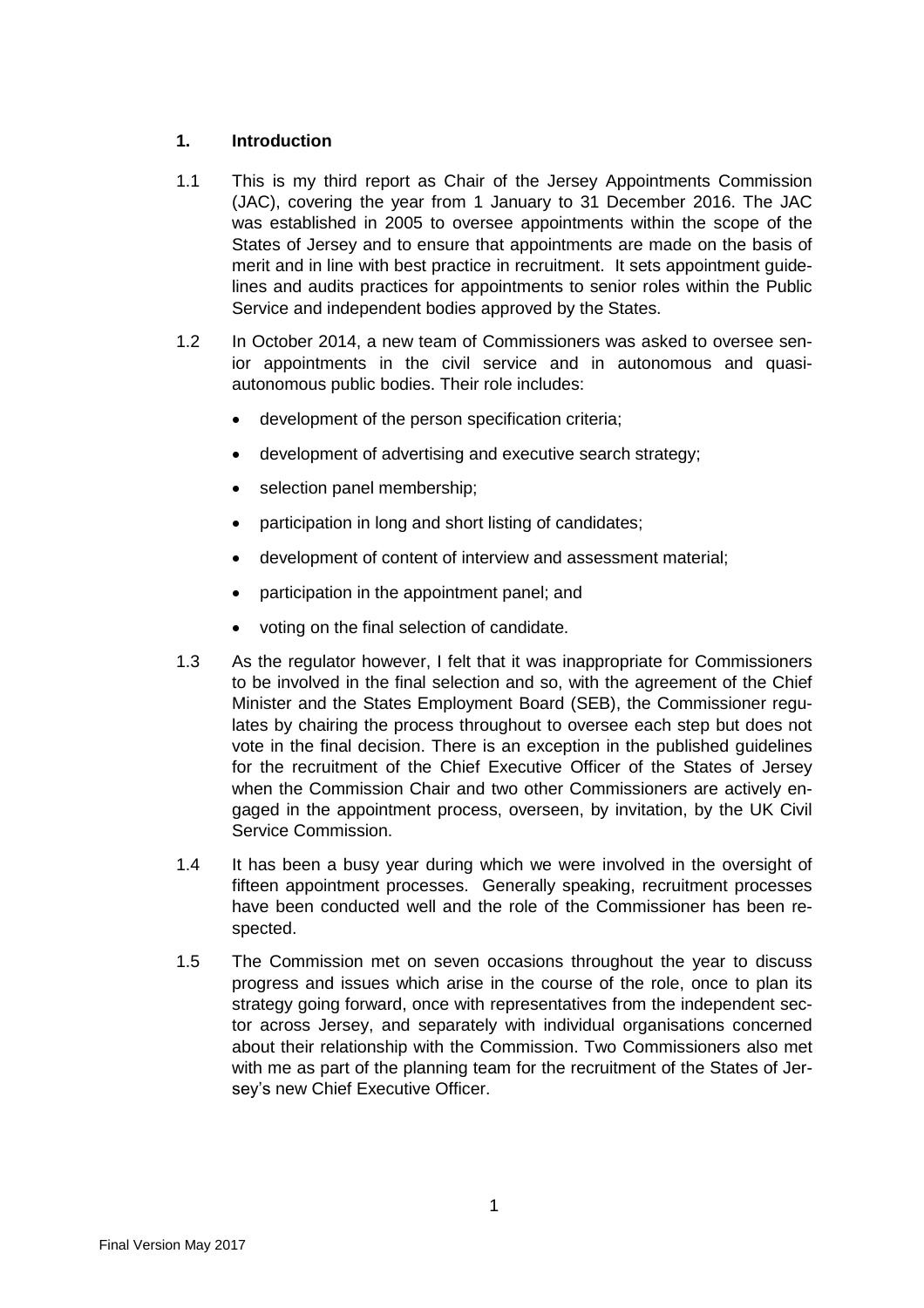- 1.6 The Commissioners in post during 2016 were:
	- Professor Ed Sallis OBE. Ed had already served as a Commissioner for two years and has held senior leadership roles in colleges in the UK, before moving to Jersey to become the Principal of Highlands College. Ed was reappointed during the year and his term of appointment extended.
	- Richard Plaster. Richard has a background in HR and had previously been the Commercial and HR Director at Jersey Electricity Plc. He is currently a Director of Law at Work.
	- Louise Read. Louise has an accountancy background and is currently a Director and Secretary to the Board of the Channel Islands Competition and Regulatory Authorities.
	- Gailina Liew. Gailina is a barrister and solicitor, independent nonexecutive board director and former listed company executive. Gailina currently serves as Vice Chair of the Commission and also holds positions as Director of the Jersey Policy Forum, a non-executive Director of Digital Jersey and a Board Trustee of the Shelter Trust.
- 1.7 Administrative support was enhanced following an internal audit recommendation separating the role of secretarial support from executive support for the Commission, and the Commission has been well served by Mireille Newington and Jane Pollard, respectively, to whom go our thanks.

### 2. **General remarks**

## 2.1 **The Audit**

- 2.1.1 During early 2016 I commissioned a review of process from the internal audit team to assist the Commission in determining whether or not it was meeting its objectives. The 'Agreed Upon Procedures Review' has been extremely helpful in identifying areas for review and improvement.
- 2.1.2 A major concern focused on the lack of the Commission's involvement in recruitment to senior posts in Health and Social Services Department (HSSD), particularly for posts where the salary level indicated a level of seniority normally requiring Commission oversight. The Commission therefore called for a retrospective review of the files for all senior posts. We found that there had been recruitment for posts of significant seniority where the Commission should have been involved but where we had not been consulted. We also found that a number of roles had been contracted via a procurement process, outside the remit of the Commission. We were concerned by the length of time it took to produce the files and by the inadequate nature of some of the materials in them. For some interim posts, appointment procedures had not been shown to the Commission.
- 2.1.3 Other matters raised by the Audit team included the need for:
	- Sanctions for non-compliance. The Commission is considering appropriate action and has already stated that it will publish the names of de-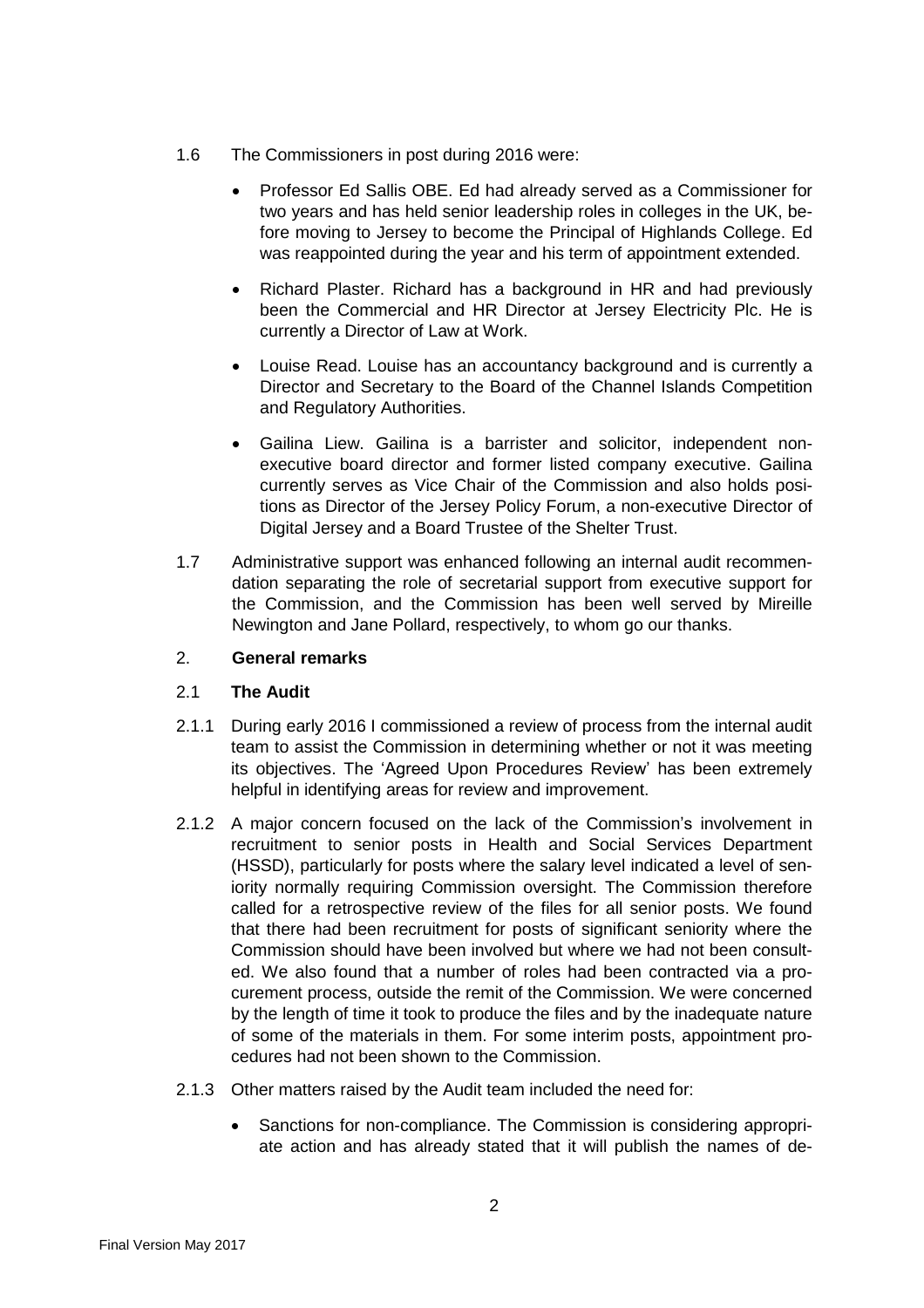partments where non-compliance has been an issue in forthcoming reports;

- Procedures for the recruitment/appointment of interns and special advisers. The Commission has confirmed that it will include in its new guidelines appropriately similar procedures for interns and special advisers;
- Guidance on succession planning. This is an issue for the States HR department and Commissioners will be working with that department to help develop and publish appropriate HR guidance on this issue for the States;
- Greater clarity and consistency from the States to specify which organisations fall within the Commission's oversight, the Commission's role being to regulate the recruitment of appropriate posts within those organisations. While the established role of the Commission is clear, the Commission will work with the Chief Minister and the SEB to ensure that the role is understood by the autonomous and semi autonomous public bodies and office holders, usually described as "Independent Bodies";
- Stricter adherence to the fourteen-day notice period to the Commission of any recruitment falling within its jurisdiction. The Commission will push back where the notice for a recruitment process is unduly short and require the process to begin again.
- 2.1.4 Auditors also commented on the lack of contemporaneous evidence on the interim appointment of the Treasurer of the States of Jersey in 2014 and the lack of a full set of files for all appointments. This point has been noted for future activity and available files have now been audited.

#### 2.2 **Support for the Independent Sector (Autonomous and quasiautonomous public bodies and office holders**)

- 2.2.1 We continued to help the Independent organisations and office holders in receipt of States' funds and the wholly owned bodies understand the Commission's oversight role. The procedures they need to follow to stay within the States of Jersey policy is new to some. The Commission invited representatives of independent bodies to a meeting on 28 June 2016. This was our second meeting with independent bodies, and it provided an opportunity to explain our purpose and remit, and to introduce an interim revision of the Commission's guidelines on which we were consulting. Written comments were invited and, wherever possible, areas of interest will be included in a pending further revision to the Commission's guidelines. At the meeting, we outlined the Commissioner's role and the help that independent organisations could expect from the HR business partner of their sponsor department within the States of Jersey.
- 2.2.2 The list of organisations subject to the direct involvement of the Commission is approved and published by the SEB. The current list was agreed by SEB at its meeting on 16 May 2016 and is attached to this report as Appendix 1.
- 2.2.3 The Commission's guidelines will be revised and published when the States of Jersey debate on the amendments to the States of Jersey Employees Law 2005 (amendment no 8) are debated and concluded.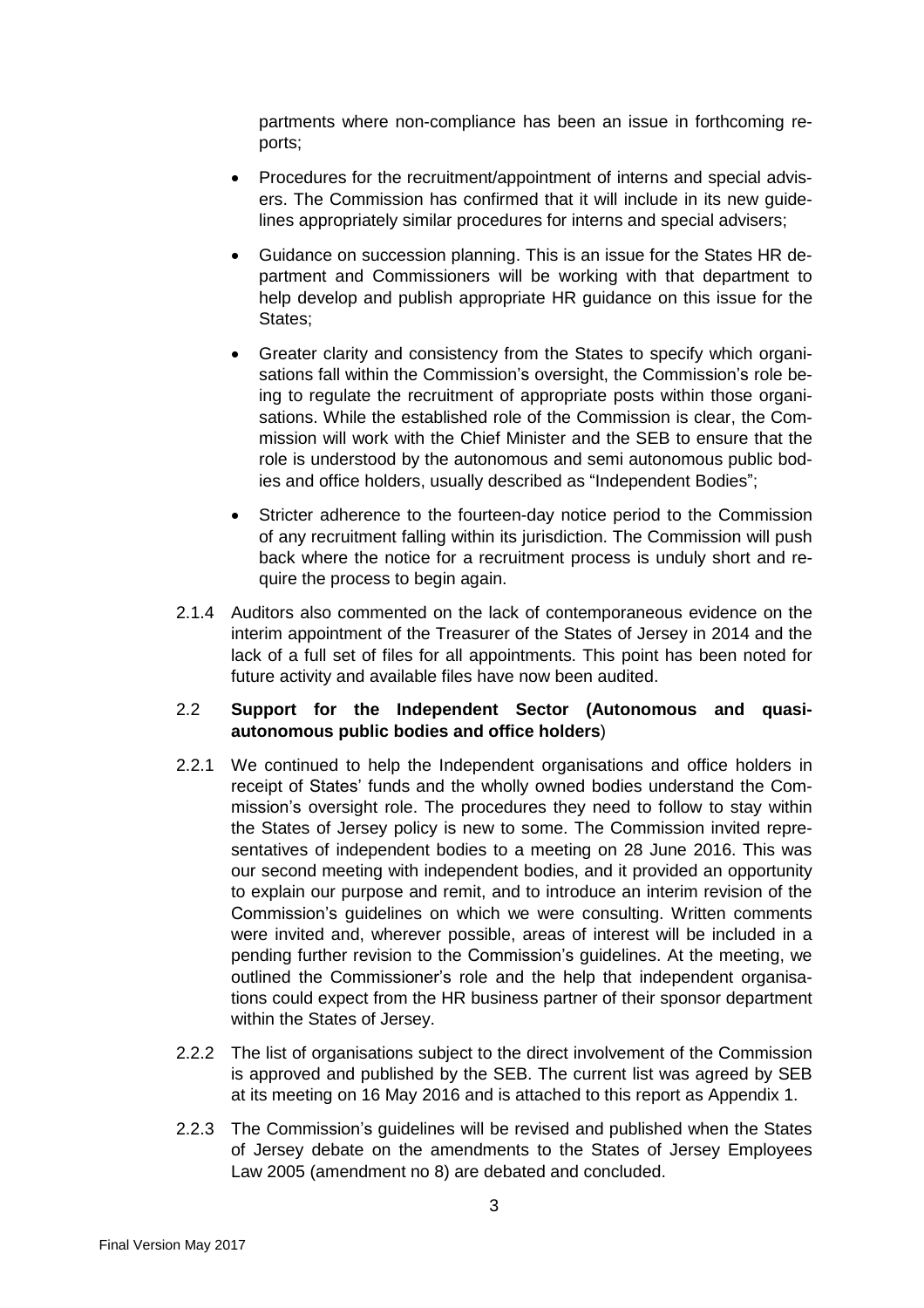2.2.4 Some independent bodies with whom we work, may from time to time outsource their HR management. In these circumstances, the role of the Commission remains the same in order to oversee and maintain the standard of the regulatory process.

#### 2.3 **States Appointments.**

- 2.3.1 The planning process for the recruitment of the new Chief Executive Officer of the States of Jersey has commenced and is referred to in more detail below.
- 2.3.2 As will be seen below, three out of four senior appointments were unsuccessful in the first round. There is clearly a difficulty in attracting those with the skills and experience needed to deliver these important posts for Jersey. It may be that some consideration needs to be given to using a more diverse range of local and off-island recruitment firms to seek a broader pool of qualified candidates.

## 3. **Operations and Recruitment**

3.1 During 2016 the Commission was involved in fifteen key appointment processes:

Four in States Departments:

- Head of Service, External Relations
- Director of Financial Services. This post has been readvertised in 2017 as Chief Officer – Financial Services, Innovation and Digital.
- Operations Director, Community and Social Services, HSSD. This recruitment was 'unsuccessful' in 2016 and was readvertised in 2017.
- Director of the Criminal Division, Law Officers' Department. This post was readvertised during September 2016.

Eleven processes in independent bodies:

- Chair and three Commissioners, Care Commission (concluded in 2017)
- Chair, Visit Jersey
- Chair of Channel Islands Competition and Regulatory Authorities (jointly with Guernsey)
- Chair of Comptroller and Auditor General Board
- Member of the Fiscal Policy Panel
- Chair of the Fiscal Policy Panel
- Data Protection Commissioner Extension of appointment
- Director of Jersey Overseas Aid Commission
- Chief Executive, Sports Jersey (concluded in 2017)
- Chair, Police Complaints Authority
- Chair, Jersey Arts Trust.
- 3.2 The Commission gave a 'by exception' extension to the contract of the Data Protection Commissioner in 2015 to enable a proper process to begin with the establishment of a shadow Data Protection Board, jointly with Guernsey as this is a shared post. Progress has been slow, in part because of the need to clarify the management and accountabilities of the post holder, and the need to make decisions jointly with Guernsey counter-parts as part of wider project to update the Data Protection Laws in each island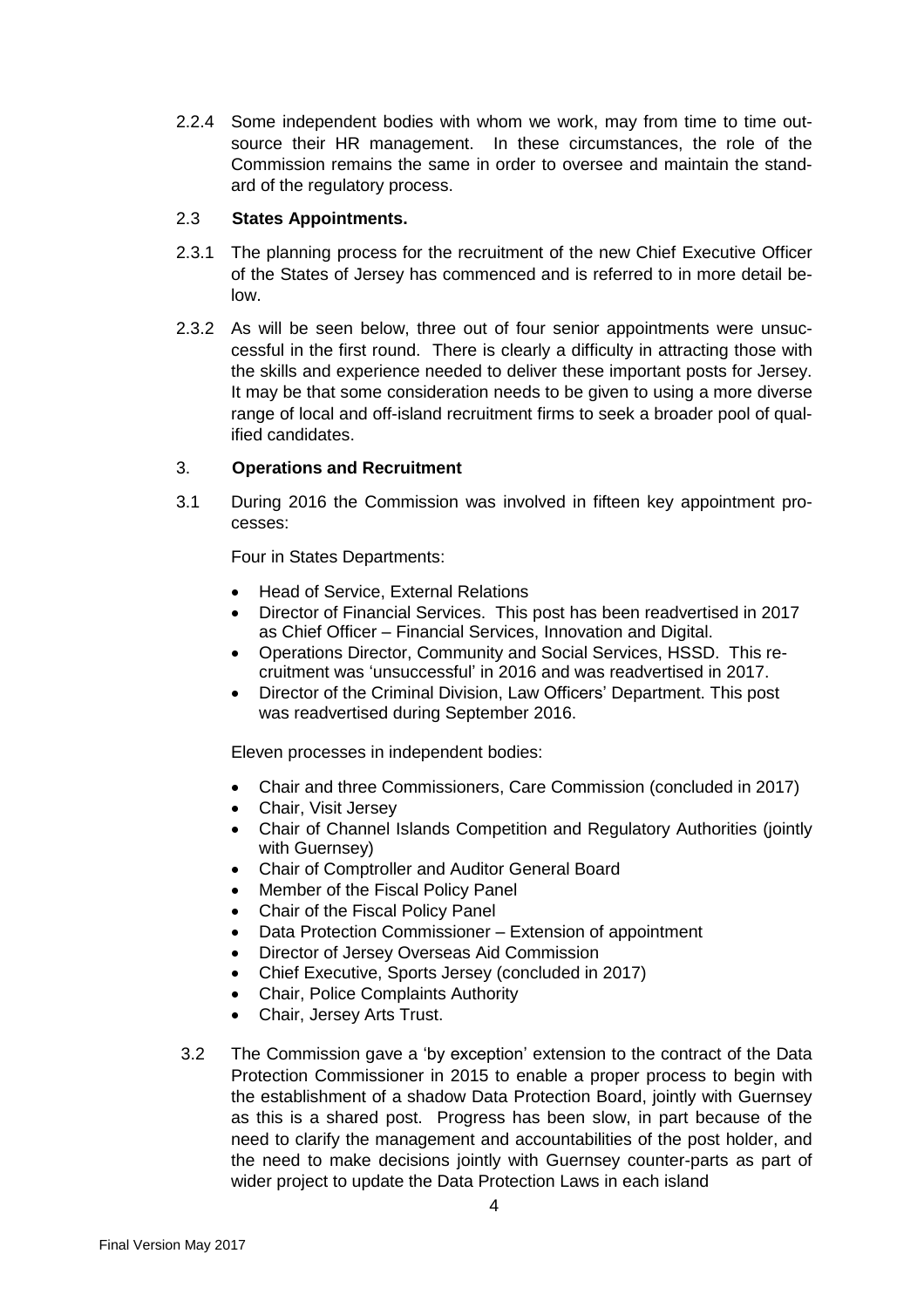- 3.3 The Commission has been consulted on the extension of the term of office for a range of posts including the Tourism Development Fund, the Criminal Injuries Compensation Board and the Chair of the Independent Safeguarding Board. In each case the Commission advised that the standard practice was not to exceed nine years.
- 3.4 During the year, planning began for the recruitment of the next Chief Executive Officer of the States of Jersey. We identified a search consultant and an external assessor. Because, for this appointment, the role of the Commission changes from regulator to being an active participant on the selection panel, the States of Jersey has engaged the Civil Service Commission in the UK to oversee the process.

## **4. Boards**

- 4.1 During 2016, about sixty per cent of the work of Commissioners has been with the boards of independent bodies. The SEB took the decision in June 2016 that the Commission's remit should extend to those organisations wholly-owned by the States of Jersey. The SEB is also considering the Commission's role in relation to majority or substantially-owned organisations. We have been working with all concerned to identify how this can be translated into practice with consideration for the comments raised by independent bodies about the Commission's remit and involvement.
- 4.2 The most common query that the Commission receives from independent bodies is about the term office of board members and Non-Executive Directors, coupled with requests for incumbent individuals to rejoin committees for a further full term after a nominal break. In accordance with standard UK corporate governance best practice, the maximum length of appointment should not exceed nine years in total, including any period on a shadow board. We recognise that in an island community it may be more difficult to identify people with sufficient experience to take on honorary and unpaid roles, and we encourage boards to search for candidates from a broader range of backgrounds to become involved in these appointments.
- 4.3 A further concern is the lack of awareness of key senior staff of best practice in recruitment, sometimes suggesting that the retiring chair should be involved in appointing their successor or indeed that the CEO has a formal role in the selection of the chair to whom they will become accountable. Development work on fundamental governance principles could help the independent sector find it easier to better understand and conform to the expectations of public sector regulation, which is expected of them as recipients of significant funds from the public purse.

## 5. **Exceptions and Acting-Up Positions**

5.1 The Commission has not been asked to approve any exceptions to open recruitment during 2016, or to consider whether an acting position should be converted into a substantive appointment. However, the Commission is concerned about the length of some interim appointments, e.g. the Law Draftsman's team.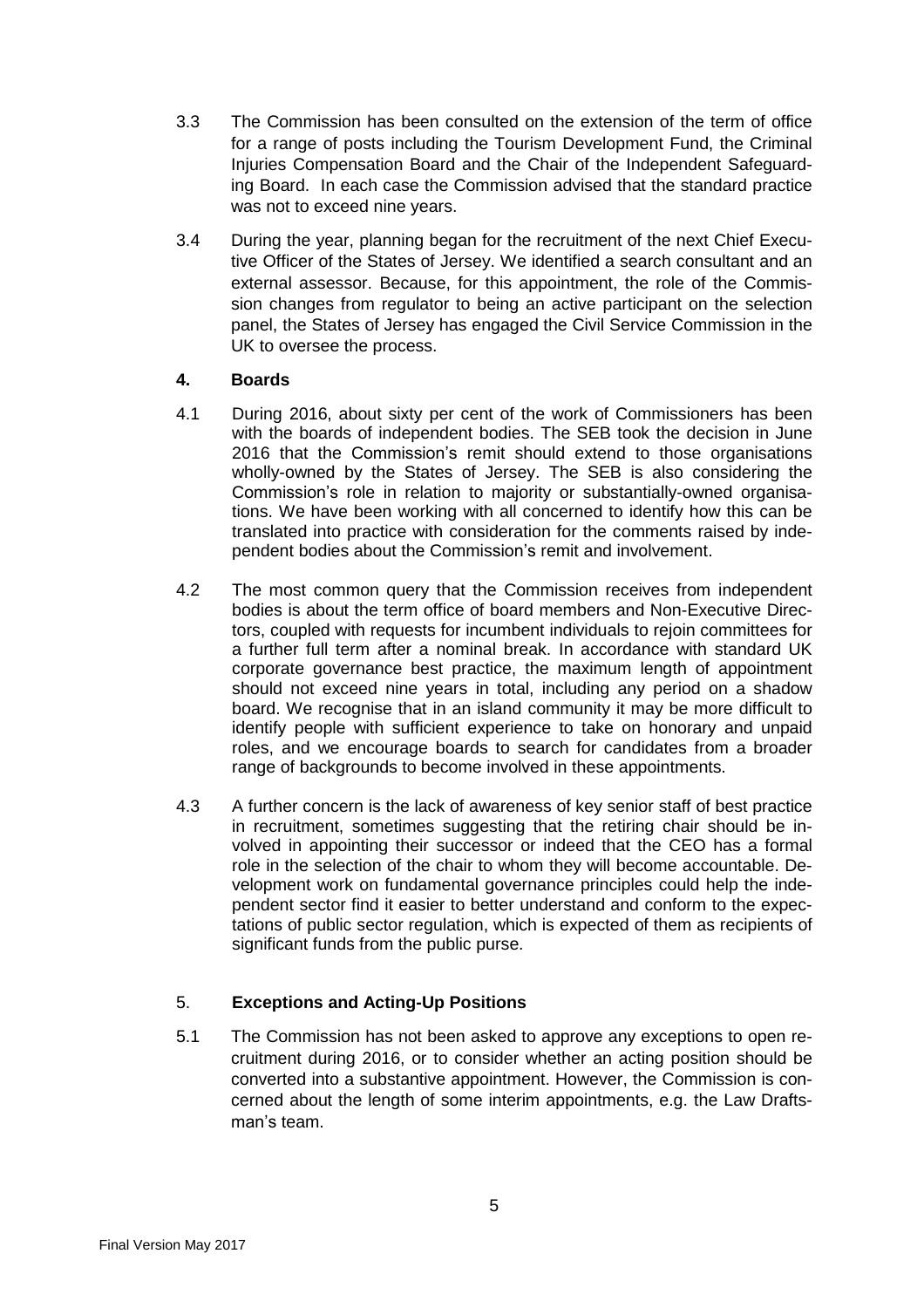# 6. **Complaints**

6.1 One complaint was received during the year. This was about a process in which the Commission had not been not directly involved and which has now been resolved by the States of Jersey HR department.

# 7. **Issues of Concern**

- 7.1 In my 2015 Annual Report, I reported on the legislative changes which enabled the Commission to take a more regulatory role, and the need for the Commission to clarify its role in relation to States employees, independent bodies in receipt of States monies, and in roles exercising statutory powers or with significant public profile or interest. During 2016 we have been preparing for further legislative changes. However, progress has been slower than originally envisaged, and the contents of changes proposed in P.105/2016 have yet to be debated in the States Assembly. Once these matters have been debated by the Assembly, this will enable the Commission to issue the pending revision of its guidelines. 1
- 7.2 During 2016 I raised a number of concerns with SEB, which I had hoped would be the subject of some debate. This however was not the case and may have contributed to the lack of action taken on some of these important issues, which include:
	- The inexperience of some panel members during recruitment procedure;
	- The need to ensure the separation of the responsibilities of senior staff from appointments on boards;
	- The expectation of extended lengths of service of board members, the delay in, and sometimes hurried nature of, recruitment procedures;
	- Historical convention in appointments which does not match best practice;
	- The need for better and more timely communication with the Commission on interim as well as permanent posts;
- 7.3 These matters continue to impede the recruitment process and have been added to by other concerns, outlined later in this report.
- 7.4 Of particular continuing concern are the following:
	- The length of time between knowledge of a vacancy by the States and the start of a recruitment process. A particular example was the process for the replacement of the Director of Financial Services where no formal notification was given to the Commission for six months;
	- The appointment of a close family member as an intern without open competition;
	- The reluctance of some boards to follow best practice in their recruitment of new members, continuing to ask for exceptional extensions to mask a

 $\overline{a}$ 

<sup>1</sup> This was subsequently re-issued as P.11/2017 and debated on 28 March 2017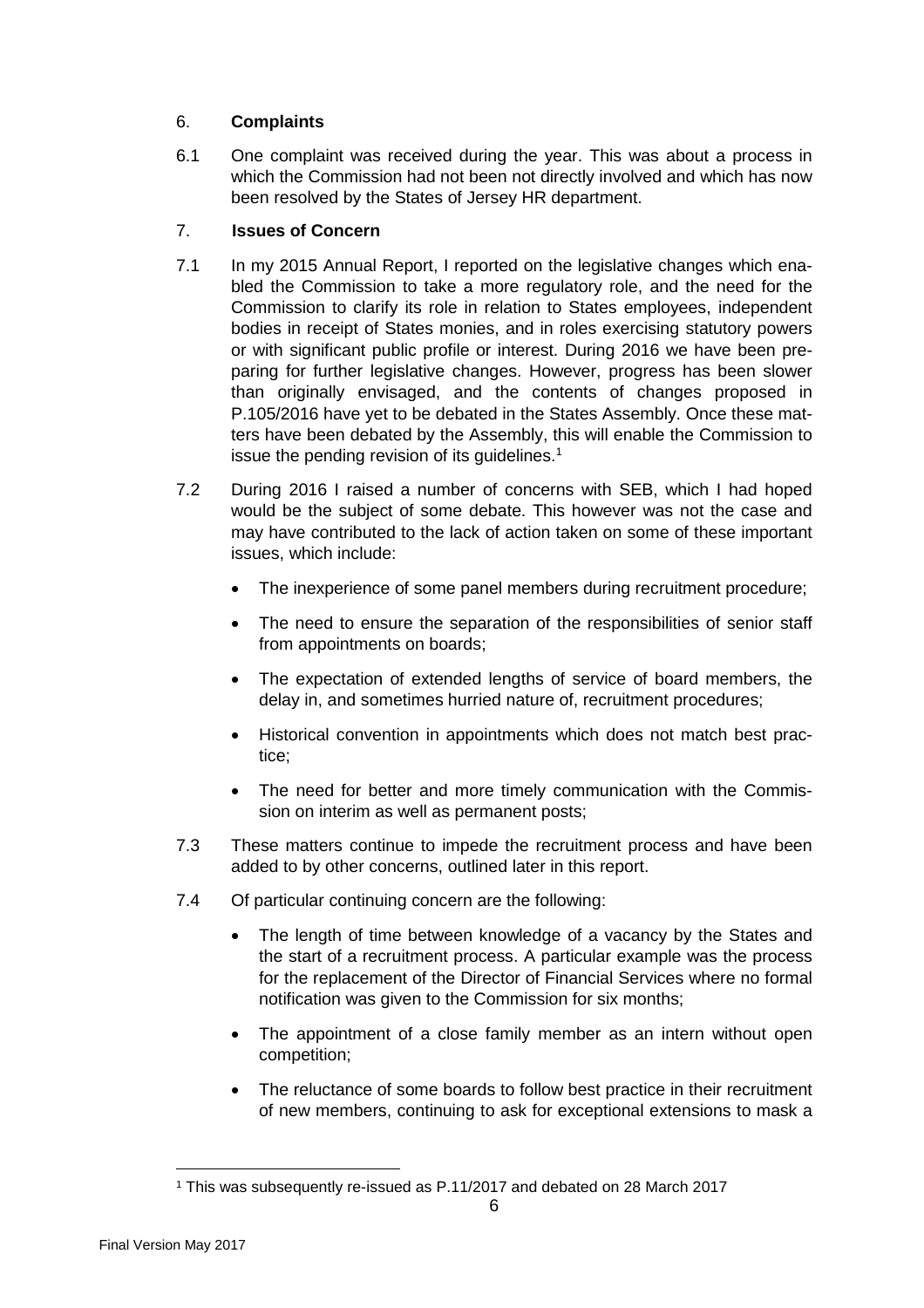lack of planning and wanting to involve, inappropriately, their CEO or retiring Chair in the appointment of new Chairs;

- The continuing concern of some wholly owned independent bodies identified by the SEB, that they had no wish to be regulated by the Commission. Commission oversight is a policy requirement of their shareholder, the States of Jersey. Two such bodies have been included on the SEB approved list since their establishment but two others, established before the setting up of the Commission in 2005, found the new regulatory measures difficult to accept;
- The HR procedures for the independent sector have still not been published.

#### 8. **Going forward, issues for development**

As well as these continuing concerns the Commission has identified:

- The need for the regulation of recruitment procedures in HSSD to be reiterated as within the remit of the JAC. Given concerns identified during 2016 the Commission will be involved in the appointment of senior roles over £75,000 (excluding clinical posts) until it is satisfied that HSSD has appropriate procedures in place;
- The need to consider how to attract a more diverse range of Candidates for States' posts and senior positions in the independent sector;
- The need for sign off procedures for Chief Officers to check that due process has been followed across their departments and in the organisations their department sponsors;
	- o Independent bodies should include such confirmation as part of their grant assurance process;
	- o Independent bodies not in receipt of grant funding (the wholly and majority owned) should have Commission oversight written into the corporate governance directions agreed with the States of Jersey;
	- o Chief Officers / Accounting officers should confirm compliance as part of their annual sign off process.
- Greater clarity is needed on the role of the HR business partner in the sponsor department;
- Confused and not always consistent messages about policy and procedure for posts requiring licences for a search wider than the Island;
- The involvement of the Commission in the appointment of the Chair of any shadow Boards established by the States;
- Poor and late communication with the Commission when some senior staff are asked for progress reports on compliance;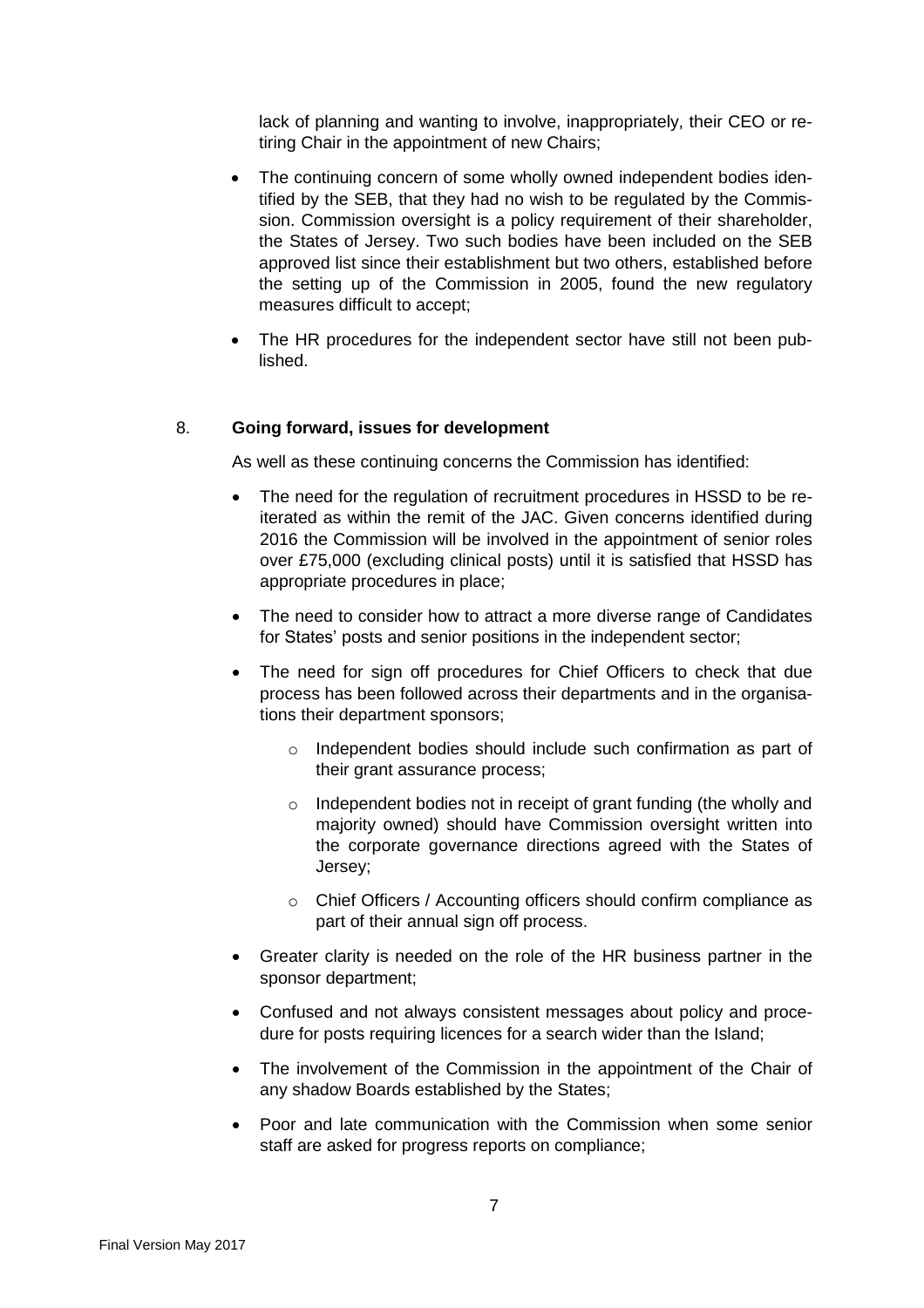Work with the Bailiff and his team to secure a more appropriate way to oversee the appointment of tribunal members and chairs.

#### **Rt Hon Dame Janet Paraskeva DBE Chair, Jersey Appointments Commission**

Dame Janet has been Chair of the JAC since September 2014. She was previously the First Civil Service Commissioner in the UK and has held a range of other senior posts including six years as Chief Executive of the Law Society of England and Wales.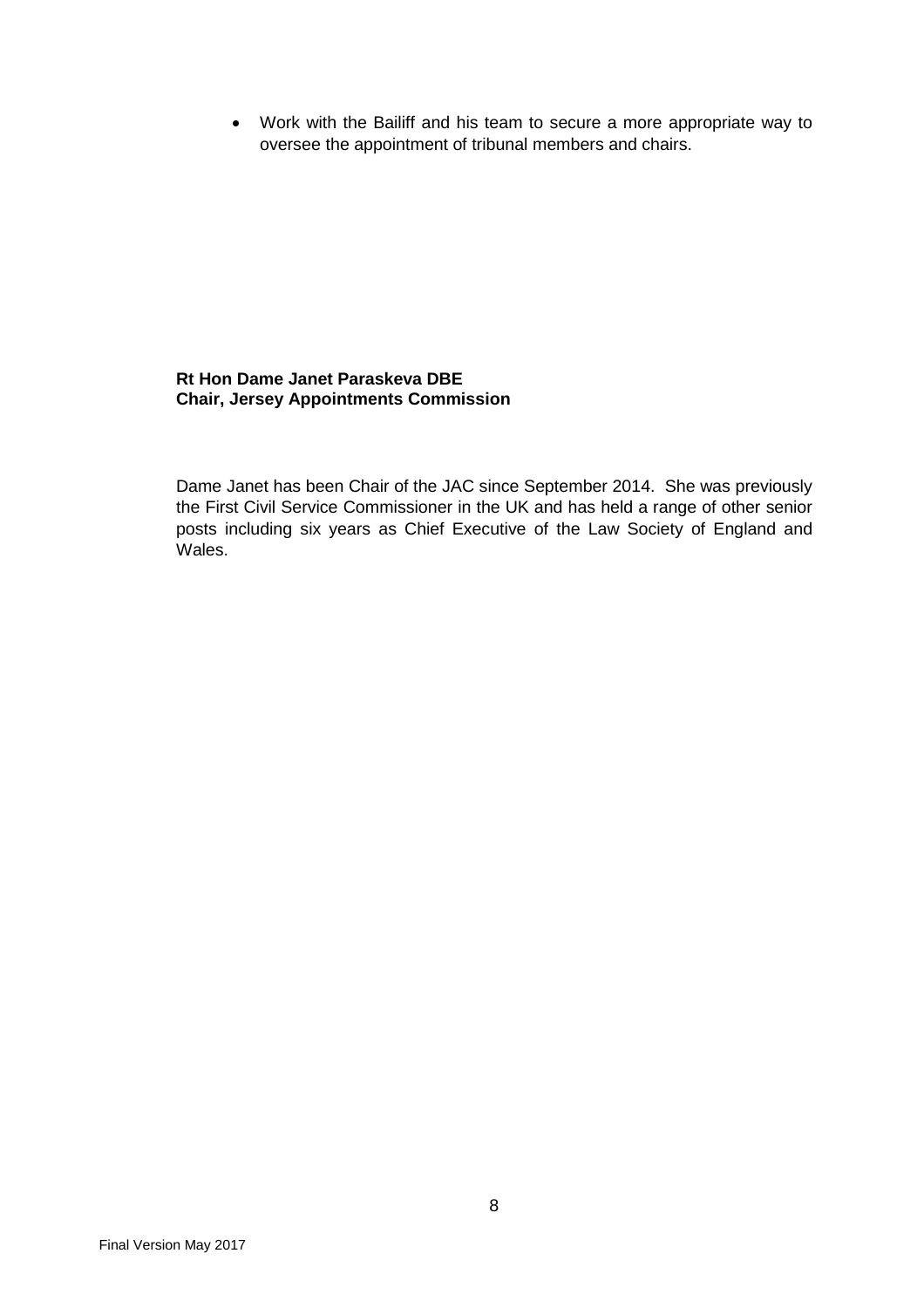#### **Regulated Bodies**

The States Employment Board determines which bodies are regulated by the Jersey Appointments Commission.

An independent body is likely to fall within the direct remit of the Commission if it meets at least one of the following criteria:

- It exercises statutory powers on behalf of the States of Jersey, or
- It receives government funding through its sponsoring Department of £250,000 per annum or more, or
- It has a significant public profile because of the nature of its responsibilities.

The list of these independent bodies will change from time to time but at present includes the following:

#### **A. Organisations exercising statutory powers on behalf of the States and/or with a significant public profile**

|                                                                                                      | <b>Sponsoring Department</b>                     |
|------------------------------------------------------------------------------------------------------|--------------------------------------------------|
| <b>Andium Homes</b>                                                                                  | Independent body                                 |
| <b>Data Protection Tribunal</b>                                                                      | <b>Chief Minister's</b>                          |
| <b>Depositor's Compensation Scheme</b>                                                               | <b>Chief Minister's</b>                          |
| <b>Early Years and Childcare Partnership</b>                                                         | Education                                        |
| <b>Financial Services Ombudsman</b>                                                                  | Economic Development, Tourism, Sport and Culture |
| <b>Fiscal Policy Panel</b>                                                                           | <b>Treasury and Resources</b>                    |
| <b>Income Support Medical Appeal Tribunal</b>                                                        | <b>Social Security</b>                           |
| <b>Jersey Childcare Trust</b>                                                                        | Education                                        |
| <b>Jersey Community Relations Trust</b>                                                              | <b>Community and Constitutional Affairs</b>      |
| <b>Jersey Consumer Council</b>                                                                       | <b>Social Security</b>                           |
| <b>Jersey Employment and Discrimination</b><br><b>Tribunal</b>                                       | <b>Social Security</b>                           |
| <b>Jersey Gambling Commission</b>                                                                    | Economic Development, Tourism, Sport and Culture |
| <b>Jersey Health and Safety Council</b>                                                              | <b>Social Security</b>                           |
| <b>Jersey Innovation Fund</b>                                                                        | Economic Development, Tourism, Sport and Culture |
| <b>Jersey Police Authority</b>                                                                       | <b>Community and Constitutional Affairs</b>      |
| <b>Jersey Police Complaints Authority</b>                                                            | <b>Community and Constitutional Affairs</b>      |
| <b>Jersey Post Ltd</b>                                                                               | Independent Body                                 |
| <b>Jersey Safeguarding Partnership Board</b>                                                         | <b>Community and Constitutional Affairs</b>      |
| JT Group Ltd (Jersey Telecom)                                                                        | Independent body                                 |
| Office of the Comptroller and Auditor<br>General                                                     | <b>Chief Minister's</b>                          |
| <b>Office of the Information Commissioner</b>                                                        | <b>Chief Minister's</b>                          |
| Ports of Jersey Ltd                                                                                  | Independent body                                 |
| <b>Public Employees Contributory Retire-</b><br>ment Scheme/Jersey Teachers Superan-<br>nuation Fund | <b>Treasury and Resources</b>                    |
| <b>Skills Jersey</b>                                                                                 | Education                                        |
| <b>Social Security Tribunal</b>                                                                      | <b>Social Security</b>                           |